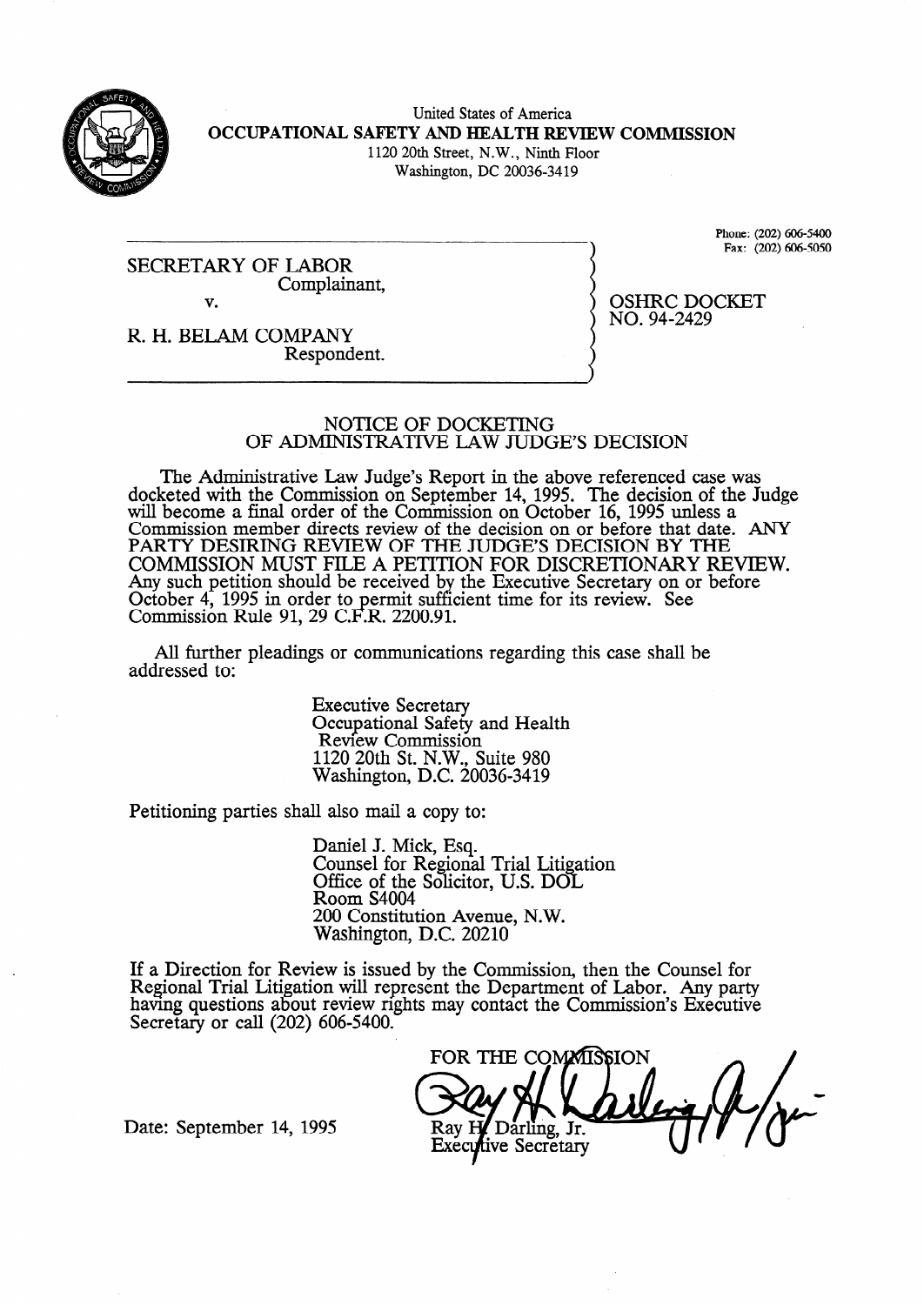### DOCKET NO. 94-2429

## NOTICE IS GIVEN TO THE FOLLOWING:

Patricia Rodenhausen, Esq. Regional Solicitor Office of the Solicitor, U.S. DOL 201 Varick, Room 707 New York, NY 10014

Lee M. Albin, Esquire Albin & Richman <sup>600</sup> Old Country Road Garden City, NY 11530

Irving Sommer Chief Administrative Law Judge Occupational Safety and Health Review Commission One Lafayette Centre 1120 20th St. N.W., Suite 990 Washington, DC 20036 3419

00017937194:02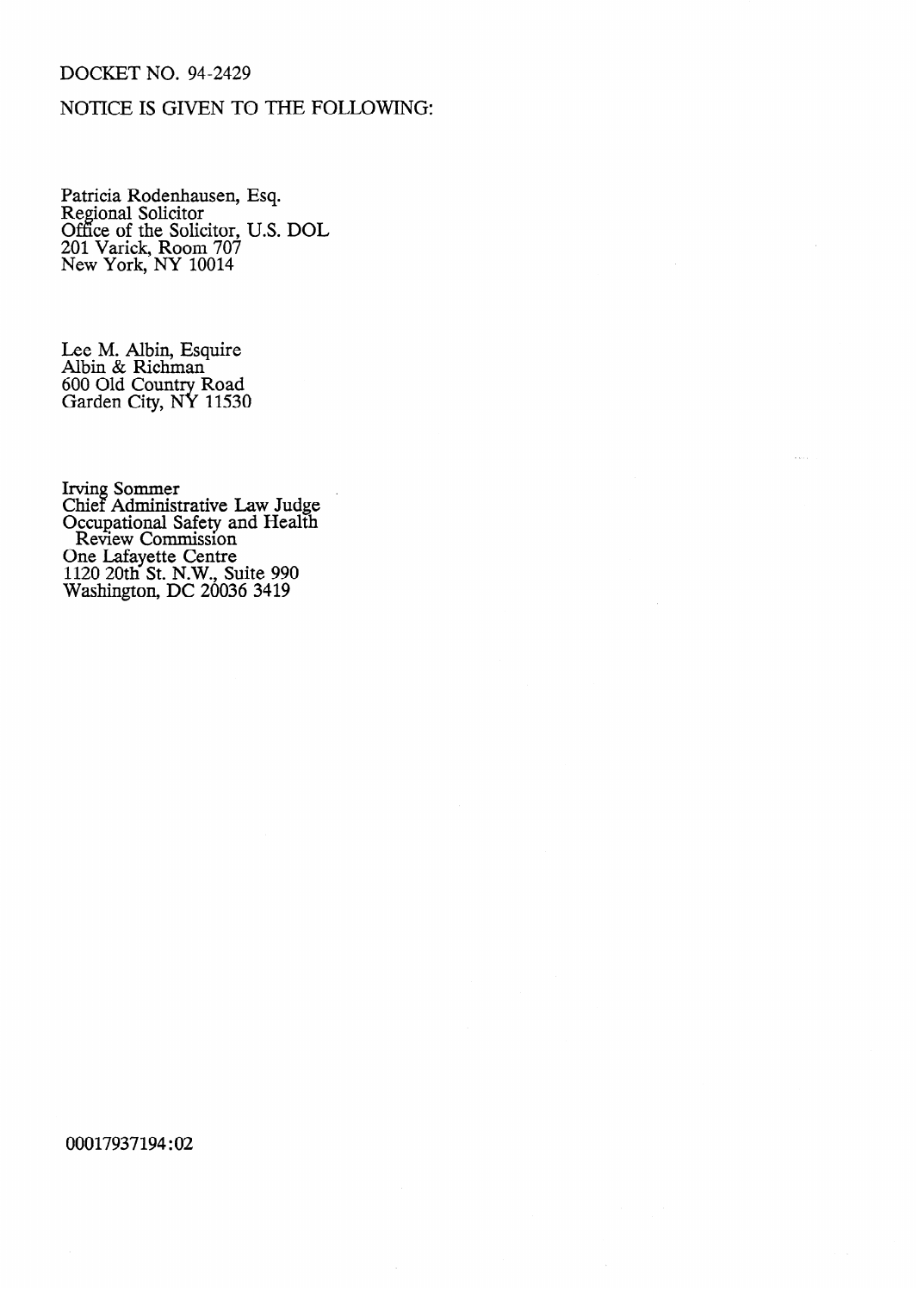| United States of America                         |
|--------------------------------------------------|
| OCCUPATIONAL SAFETY AND HEALTH REVIEW COMMISSION |
| 1120 20th Street, N.W., Ninth Floor              |
| Washington, DC 20036-3419                        |

. . . . .

.

OSHRC Docket No. 94-2429

Phone: (202) 606-5405

Fax: (202) 606-5409

| SECRETARY OF LABOR, |  |
|---------------------|--|
|                     |  |
| Complainant,        |  |
|                     |  |
| $\mathbf{V}$ .      |  |
|                     |  |
| R.H. BELAM COMPANY, |  |
|                     |  |

Respondent. .

#### APPEARANCES:

Patricia M. Rodenhausen, Esq. Regional Solicitor Luis A. Micheli, Esq. Office of the Solicitor U.S. Department of Labor 201 Varick Street New York, New York 10014 For Complainant

Keith Richman, Esq. Albin & Richman 600 Old Country Road Garden City, New York 11530 For Respondent

Before: Chief Judge Irving Sommer

# *DECISIONAND ORDER*

This is a proceeding under section 10(c) of the Occupational Safety and Health Act of 1970, 29 U.S.C. §§ 651-678 ("the Act"), to determine whether Respondent, R.H. Belam Company ("Belam") filed a timely notice of contest of the penalties proposed by the Secretary for alleged violations of the Act. A hearing was held on the Secretary's motion to dismiss Belam's notice of contest. Neither party filed a brief following the hearing.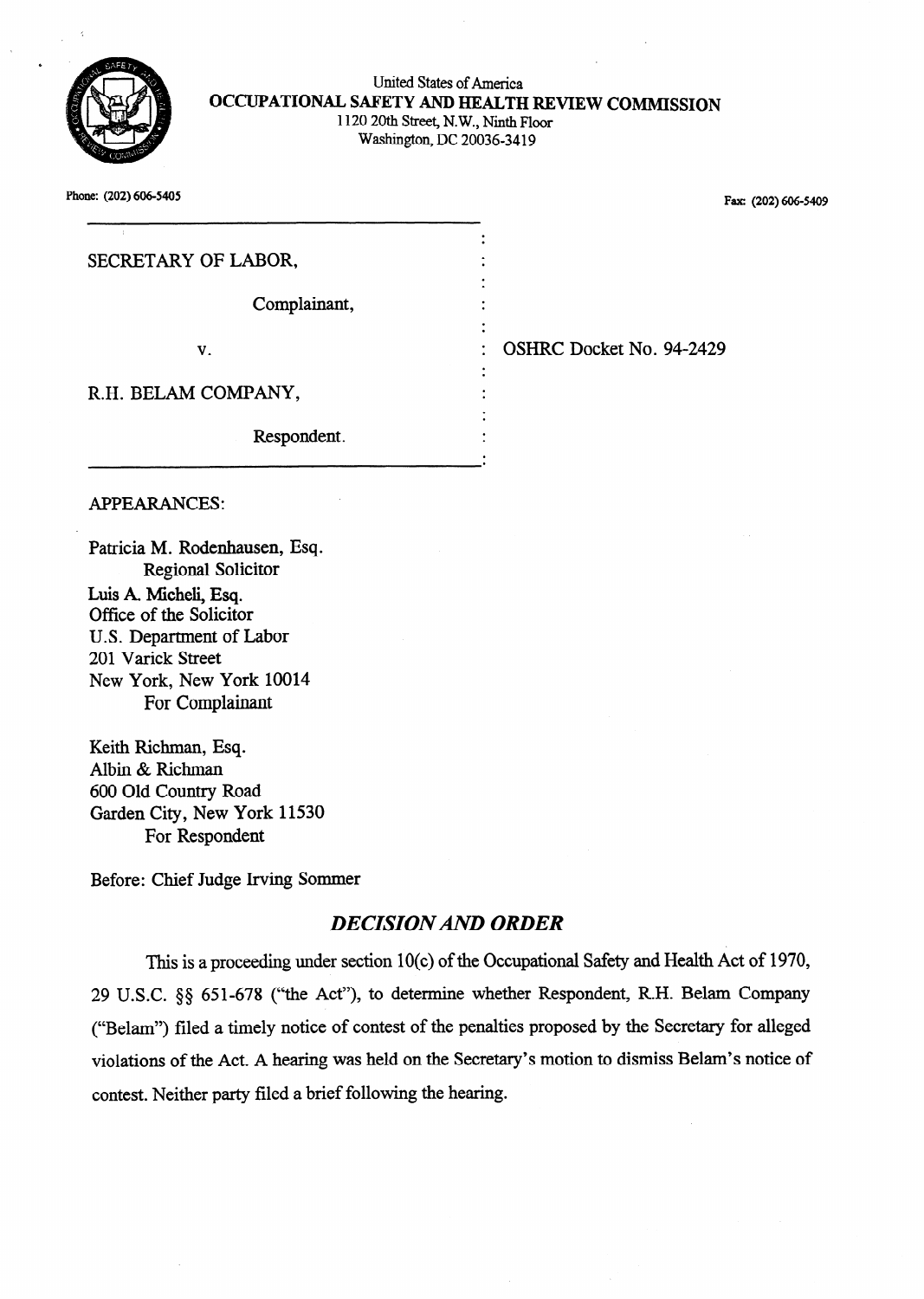## **BACKGROUND**

The citations setting forth the alleged violations and the accompanying notification of proposed penalty were issued by certified mail on June 14,1994. Belam received these documents on June 15, 1994. (Tr. 7-9; exh. C-2). Pursuant to section  $10(a)$  of the Act, 29 U.S.C. § 659(a), Belam was required to notify the Secretary of any intent to contest within 15 working days of receipt  $B = \frac{1}{2}$  in the notify the Secretary of any intent to contest within 15 working days of receipt  $\begin{pmatrix} 1 & 1 \\ 1 & 1 \end{pmatrix}$ , or  $\begin{pmatrix} 1 & 1 \\ 1 & 1 \end{pmatrix}$ ,  $\begin{pmatrix} 1 & 1 \\ 1 & 1 \end{pmatrix}$ ,  $\begin{pmatrix} 1 & 1 \\ 1 & 1 \end{pmatrix}$ ,  $\begin{pmatrix} 1 & 1 \\ 1 & 1 \end{pmatrix}$ ,  $\begin{pmatrix} 1 & 1 \\ 1 & 1 \end{pmatrix}$ ,  $\begin{pmatrix} 1 & 1 \\ 1 & 1 \end{pmatrix}$ ,  $\begin{pmatrix} 1 & 1 \\ 1 & 1 \end{pmatrix}$ ,  $\$ contest, the citations and proposed penalties would be deemed a final judgment of the Commission by operation of law. Section  $10(a)$ .

In a letter dated July 11 Belam notified the Secretary that it believed the "penalties should" be waived" (Tr. 12-14; exhs. C-4, C-5). Subsequently, on August 16, 1994, Belam's counsel informed the Secretary that Belam had been under a misimpression that the contest period ran from the abatement date of August 1, 1994, the date by which the Secretary required that the violations  $\text{the correct } d \cdot \text{!}$ 

> proposed penalty as giving them 15 days to cure the citation within the curing date of August 1, 1994. All of the citations rendered by your department were rectified by that date. It would appear from a reading of your form at page 2 of 16 entitled Right to Contest, Penalty Payment and Notification of Corrective Action that our client was procedurally correct. We now find contrary to a reasonable reading of the procedure that our client now suffers a very substantial penalty which we wish to have abated.

Robert Haim, Belam's general manager, testified that he interpreted the cover sheets to the citations in the manner described in counsel's letter. (Tr. 26-27). Belam has never previously been inspected by OSHA.  $(Tr. 41)$ .

#### **DISCUSSION**

The record here plainly shows that Belam notified the Secretary of its intent to contest only the penalties for the violations but did so after the expiration of the statutory 15-working-day period.

the penalties for the violations but did so after the expiration of the statutory 15.working-day period.

<sup>&</sup>lt;sup>1</sup>August 1, 1994 was the date by which the Secretary required abatement of all but one of the citation items for which a penalty was proposed. The remaining item, item 5 of citation no. 1, was required to be abated immediately.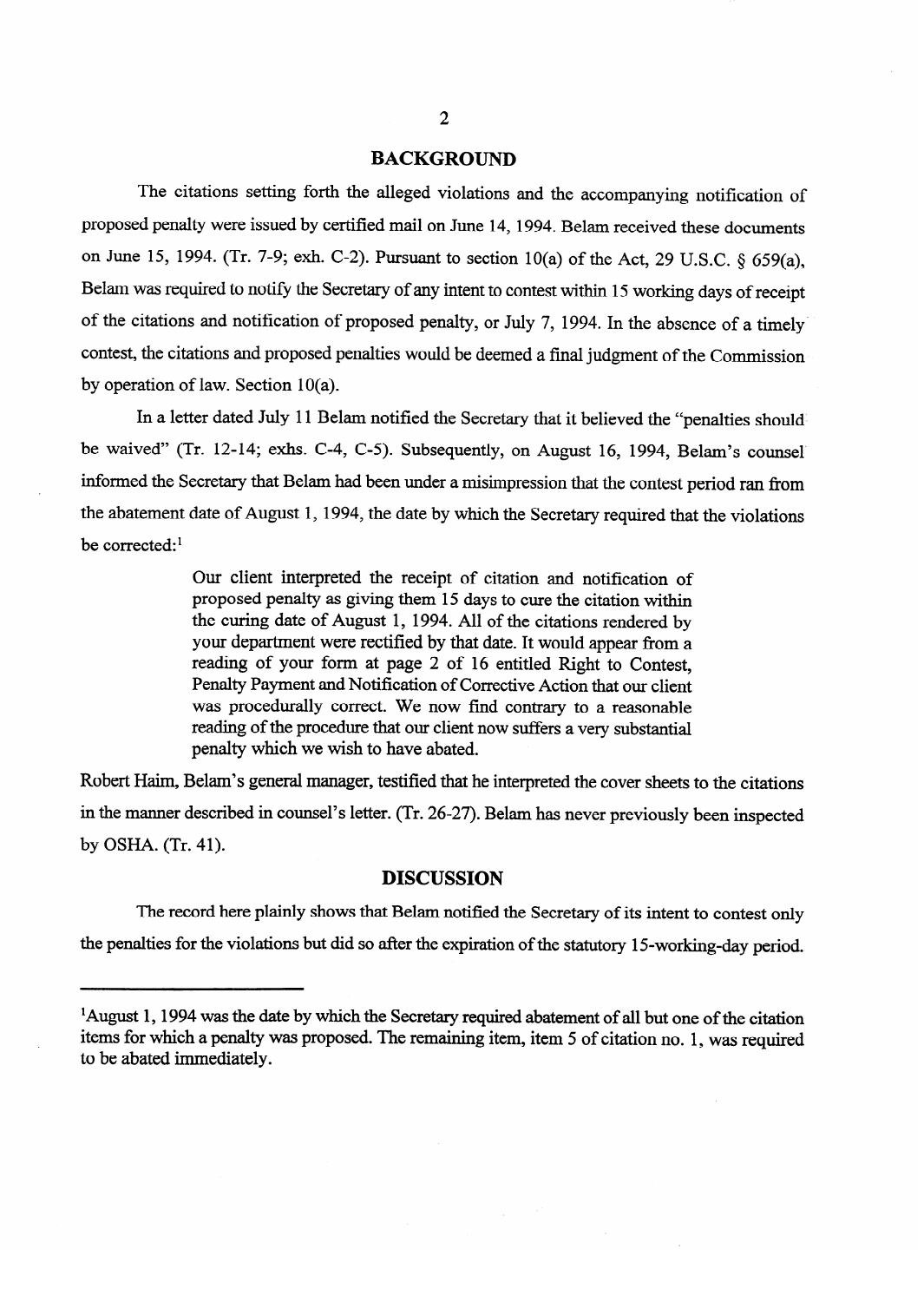The issue before this court is whether that untimely filing may be excused in the circumstances. An otherwise untimely notice of contest may be accepted where the delay in filing was caused by deception on the part of the Secretary or by failure of the Secretary to follow proper procedures. An employer is also entitled to relief under Fed. R. Civ. P.  $60(b)(1)$  if it demonstrates that the Commission's fmal order was entered as a result of "mistake, inadvertence, surprise, or excusable neglect" or under Rule 60(b)(6) for such mitigating circumstances as absence, illness, or a disability which prevents the party from protecting its interests. *Branciforte Builders, Inc., 9* BNA OSHC 2113, 1981 CCH OSHD  $\P$  25,591 (No. 80-1920, 1981). Here, there is no contention and no showing that the Secretary acted improperly or that the factors mentioned in Rule 60(b)(6) are present.

The cover letter to Belam's citation states in emphasized type:

**Right to Contest** - You have the right to contest this Citation and Notification of Penalty. You may contest all citation items or only individual items. You may also contest proposed penalties and/or abatement dates without contesting the underlying violations. **Unless vou inform the Area Director in writine that vou intend to**  contest the citation(s) and/or proposed penalty(ies) within 15 working davs after **receipt, the citation(s) and proposed penalty(ies) will become a final order of the <u>Occupational Safety and Health Review Commission and may not be reviewed</u> bv anv court or agency.** 

(Emphasis in original). It further states under "Penalty Payment" that "penalties are due within 15 working days of receipt of this notification unless contested." Conversely, the section dealing with abatement of violations, entitled "Notification of Corrective Action," specifically states that *"for violations which you do not contest,* you should notify the . . . Area Office promptly by letter that you have taken appropriate corrective action within the time frame set forth on this Citation." (Emphasis added). This document placed Belam explicitly on notice that it was obligated to file a notice of contest with 15 working days of receipt. *Roy Kay Inc.,* 13 **BNA** OSHC **2021,1987-90 CCH**  OSHD  $\P$  28,406 (No. 88-1748, 1989). The provision dealing with the date for correcting violations cannot reasonably be interpreted to mean that the contest period runs from the abatement date because it refers to a situation in which there are uncontested violations; in other words, by its plain language it presupposes that a notice of contest has already has been filed or the employer has previously decided not to file any notice of contest. While I am not unsympathetic to Belam's plight, I have no alternative but to hold Belam responsible for its failure to carefully read and act upon the